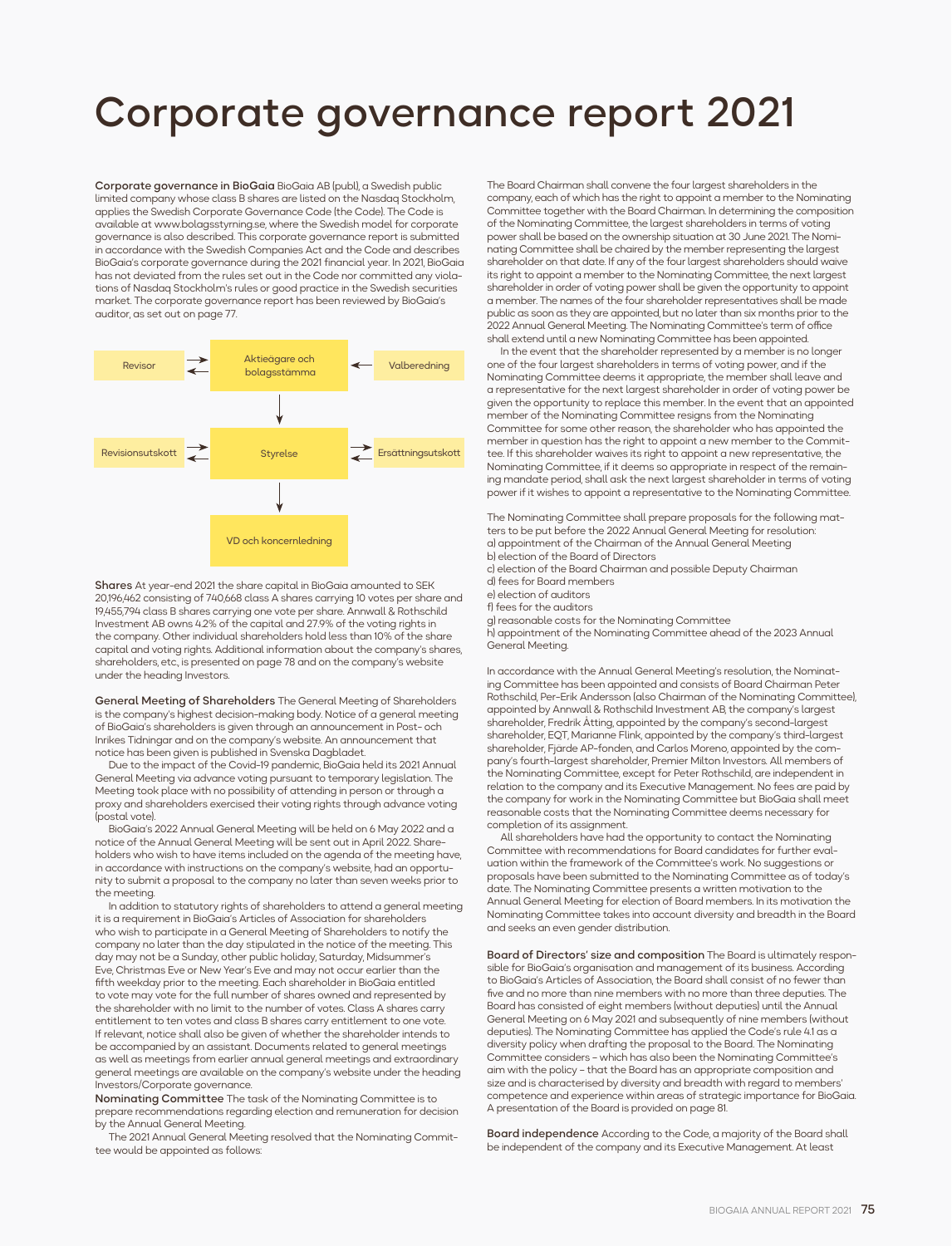two of the independent members shall also be independent in relation to the company's major shareholders. The composition of the Board meets the requirements in the Code related to board members' independence.

The work of the Board According to the Board's rules of procedure, the Board shall hold at least five Board meetings during the year, in addition to the statutory meeting. BioGaia has appointed an external lawyer to serve as Secretary at Board meetings. The CEO is not a member of the Board but, together with the company's CFO and Legal Counsel, is co-opted to attend all Board meetings. Other executives in the company take part in Board meetings in order to present reports. Every Board meeting has included an item on the agenda where the Board has had an opportunity for discussion without representatives of Executive Management being present.

The Board held 13 meetings in 2021. For information about attendance at these meetings, see the table below. Ahead of Board meetings, members have received an agreed agenda for the meeting together with written material regarding issues to be handled at the meeting. A key part of the work of the Board is the financial reports that are presented, including the six-month report, interim management statements and year-end report. In addition, during the year the Board dealt with matters relating to the incentive programme, M&As and other expansion issues, major investments and strategic issues. The Board also held details discussions about the overall strategy for BioGaia at its annual strategy review.

The Board has adopted rules of procedure for its work as well as CEO instructions which describe the division of work between the Board and the CEO. The Board has also adopted a number of instructions and policies for conducting operations, for example authorisation instructions, a Code of Conduct, Financial Policy, Communication Policy, Insider Trading Policy, Anti-Bribery and Anti-Corruption Policy, Data Protection Policy, Diversity Policy and Work Environment Policy.

Evaluation of the Board Within BioGaia's Board there are routines for an annual evaluation of the work of Board members. The evaluation provides a basis for an action plan for improvements as well as for the work of the Nominating Committee with the composition of the Board. With regard to 2021, an extensive evaluation of the work of the Board was carried out, helped by an external consultant, including interviews with each member. The purpose of the evaluation is to gain an idea of the opinions of Board members on how the work of the Board is conducted and what measures might be taken to streamline the work of the Board. The intention is also to find out what type of issues the Board considers should be given more space and in which areas additional competence might be required in the Board. The results of the evaluation have been discussed by the Board and reported to the Nominating Committee.

Remuneration Committee The Board has appointed a Remuneration Committee from among its members to prepare recommendations and other terms of employment for the CEO and other senior executives who together make up the Executive Management. The Remuneration Committee complies with the guidelines for senior executives as resolved at the 2020 Annual General Meeting. The Remuneration Committee consists of David Dangoor (chairman), Peter Rothschild and Peter Elving. The Remuneration Committee held two minuted meetings in 2021 where all members of the committee were present.

Audit Committee The Board has appointed an Audit Committee from among its members. The key task of the Audit Committee is to support the Board with quality assurance of the financial reporting. The Audit Committee also prepares matters relating to regulatory compliance. The Committee holds regular meetings with the company's auditors and evaluates audit work. The Committee discusses significant accounting issues that affect the Group and assists the Nominating Committee in the preparation of proposals for auditors and their remuneration. The chairman of the Audit Committee is responsible for ensuring that the entire Board is kept informed about the work of the Committee as well as, when necessary, presenting the Board with matters for decision. The Audit Committee's members comprise Anthon Jahreskog (chairman) and David Dangoor. The Audit Committee held four minuted meetings during 2021. The members of the Audit Committee attended each meeting. The auditors have attended and reported to the meeting that examined the interim report for the second quarter and in conjunction with the year-end report.

CEO and Executive Management The company's chief executive officer (CEO) is appointed by the Board. The CEO is responsible for overseeing the company's business development and for supervising and coordinating its day-to-day operations. The Board has established instructions for the CEO that, among other things, regulate management and development of the company and the provision of reports and decision data to the Board. According to the CEO Instructions, the CEO shall refer the following matters to the Board for decision:

- Investments and similar in amounts in excess of SEK 2 million
- Decisions on the purchase and sale of real property, shares or acquisition of another company's operations in excess of SEK 2 million
- Decisions on the formation of subsidiaries
- Raising loans
- Entering agreements with a term of more than seven years
- Initiating processes of major scope as well as settlement of disputes of material significance
- Other matters of material financial or other significance.

The CEO prepares requisite information and basis for decisions such as reports relating, among other things, to the company's finances, order situation, significant transactions and strategic issues ahead of Board meetings, and makes presentations including motivated proposals for decision. The CEO also keeps the Board Chairman regularly informed about the company's operations. The Board evaluates the work of the CEO annually. No member of Executive Management is present at this evaluation.

Executive Management is presented on page 80. The management team is headed by the CEO and is responsible for planning, supervising and monitoring the company's day-to-day operations. Minuted meetings are normally held once a month. The responsibilities and powers of the Executive Management are defined in the job descriptions and in signature authority instructions.

Auditors BioGaia's auditors are normally appointed by the Annual General Meeting to serve for a period of one year. The 2021 Annual General Meeting resolved on re-election of the registered auditing firm of Deloitte AB to serve for the period until the end of the Annual General Meeting to be held in 2022. The auditing firm appointed Birgitta Lööf as Auditor in Charge. By decision of the Annual General Meeting, auditing fees are paid according to approved account.

| Name                              | Elected<br>in | Independent in<br>relation to the com-<br>pany/shareholders | Board meet-<br>ing<br>attendance | Audit<br>Committee<br>attendance | Remuneration<br>Committee<br>attendance | <b>Board</b><br>fee | Fee Audit<br>Committee | Fee Remu-<br>neration<br>Committee | Fixed<br>salary |
|-----------------------------------|---------------|-------------------------------------------------------------|----------------------------------|----------------------------------|-----------------------------------------|---------------------|------------------------|------------------------------------|-----------------|
| Peter Rothschild                  | 2018          | <b>No</b>                                                   | $13$ of $13$                     |                                  |                                         | 2 of 2 650,000      |                        | 20,000                             | 704.032         |
| David Dangoor                     | 2003          | Yes                                                         | 13 of 13                         | $4$ of $4$                       | $2$ of $2$                              | 450,000             | 50,000                 | 40,000                             |                 |
| Ewa Björling                      | 2015          | Yes                                                         | $12$ of $13$                     |                                  |                                         | 250,000             |                        |                                    |                 |
| Peter Elving                      | 2018          | <b>Yes</b>                                                  | $13$ of $13$                     |                                  | $2$ of $2$                              | 250,000             |                        | 20,000                             |                 |
| Anthon Jahreskog <sup>2)</sup>    | 2015          | <b>Yes</b>                                                  | $13$ of $13$                     | $4$ of $4$                       |                                         | 250,000             | 100,000                |                                    |                 |
| Vanessa Rothschild                | 2020          | <b>No</b>                                                   | 12 of 13                         |                                  |                                         | 250,000             |                        |                                    |                 |
| Maryam Ghahremani                 | 2020          | Yes                                                         | $11$ of $13$                     |                                  |                                         | 250,000             |                        |                                    |                 |
| Niklas Ringby <sup>3)</sup>       | 2020          | Yes                                                         | $10$ of $13$                     |                                  |                                         |                     |                        |                                    |                 |
| Christian Bubenheim <sup>41</sup> | 2021          | Yes.                                                        | 8 of 13                          |                                  |                                         | 250,000             |                        |                                    |                 |

# Board attendance and remuneration in 20211)

<sup>1</sup> All members of the Board who have been prevented from participating in a Board meeting have been given the opportunity to present their views to the *Chairman prior to the meeting.*

*2) Is not independent in relation to shareholder Sebastian Jahreskog, who is not a major shareholder.* 

*3) Is not independent in relation to shareholder EQT, who is not a major shareholder.*

*4) Elected to the Board at the Annual General Meeting in May 2021*